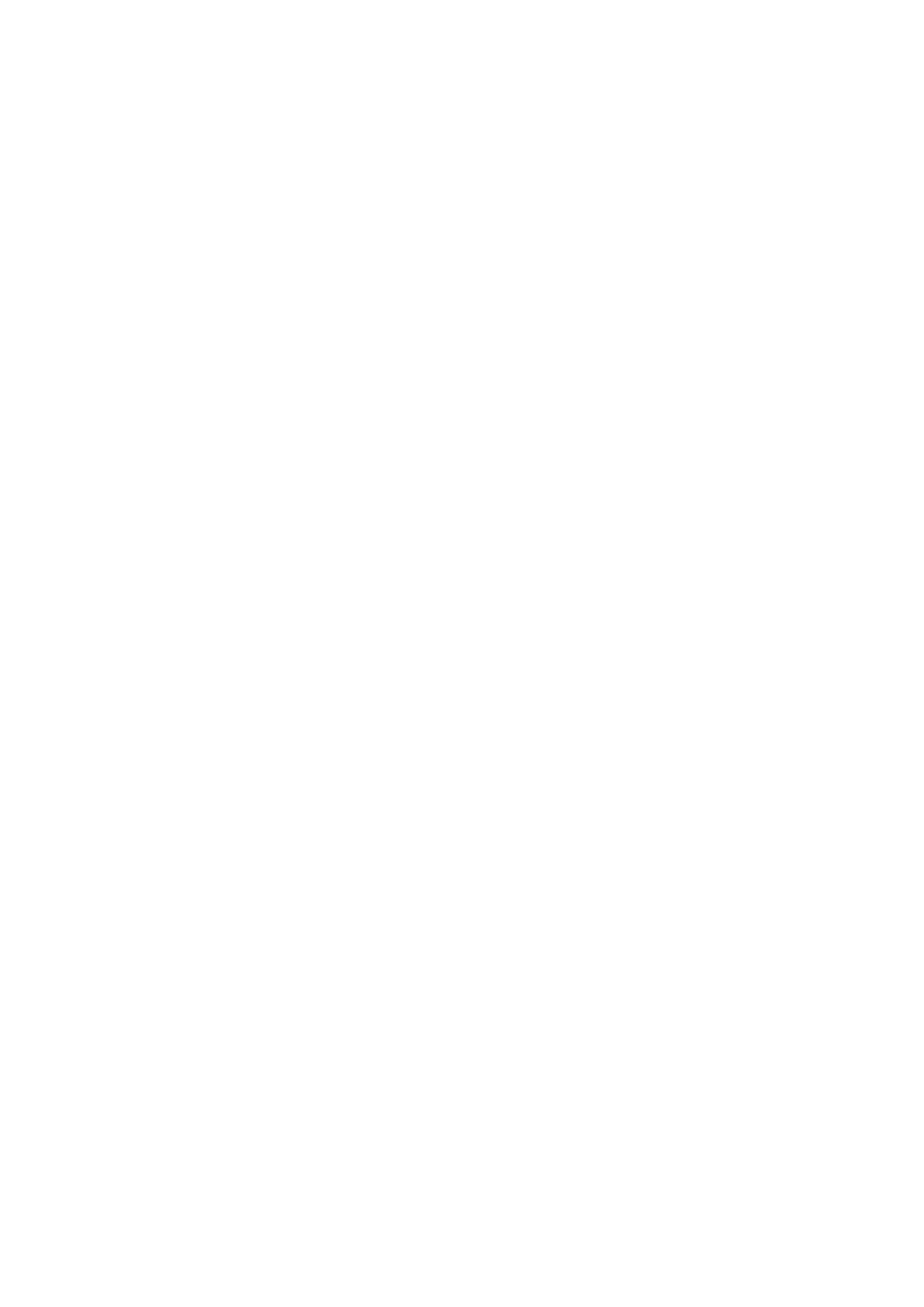



**JOINT MEDIA RELEASE Singapore, 2 December 2020 | For Immediate Release**

# **SG-STAR Fund Taskforce Develops CrewSafe Audit Programme and Attracts more Global Partners IMEC-ITF Quarantine Project in Manila Declared as CrewSafe**

**The Singapore Shipping Tripartite Alliance Resilience (SG-STAR) Fund is the first global ground-up tripartite initiative with international partners including the International Transport Workers' Federation (ITF), the International Maritime Employers' Council (IMEC) and the International Chamber of Shipping, to work with stakeholders in seafaring nations on concrete solutions for safe crew changes, starting with the Philippines.**

**2. The SG-STAR Fund is recently joined with support from more international organisations - Global Maritime Forum Maritime Industry Crew Change Taskforce, INTERTANKO, Norwegian Shipowners' Association, and World Shipping Council, as well as seven port authorities from Abu Dhabi, Antwerp, Barcelona, Hamburg, Rotterdam, Sines, and Vancouver.**

**3. The SG-STAR Fund Taskforce (SFTF), led by the Singapore Shipping Association (SSA), with members from the Maritime and Port Authority of Singapore (MPA), Singapore Maritime Officer's Union and Singapore Organisation of Seamen, has developed a CrewSafe audit programme based on Singapore's crew change model, to establish safe and scalable 'corridors' for crew change. This will help ensure quality checks on quarantine/holding, medical and swabbing facilities in crew-supplying countries. Please refer to Annex A for more details.**

**4. The SFTF has appointed auditors to conduct assessments at the recently inaugurated IMEC-ITF safe quarantine processes and facilities in Manila, Philippines, namely St. Giles Hotel and Marriot Hotel, as well as the safe quarantine processes by the Norwegian Shipowners DAssociation at Marriot Hotel and the AMOSUP Seamen<sup>8</sup>**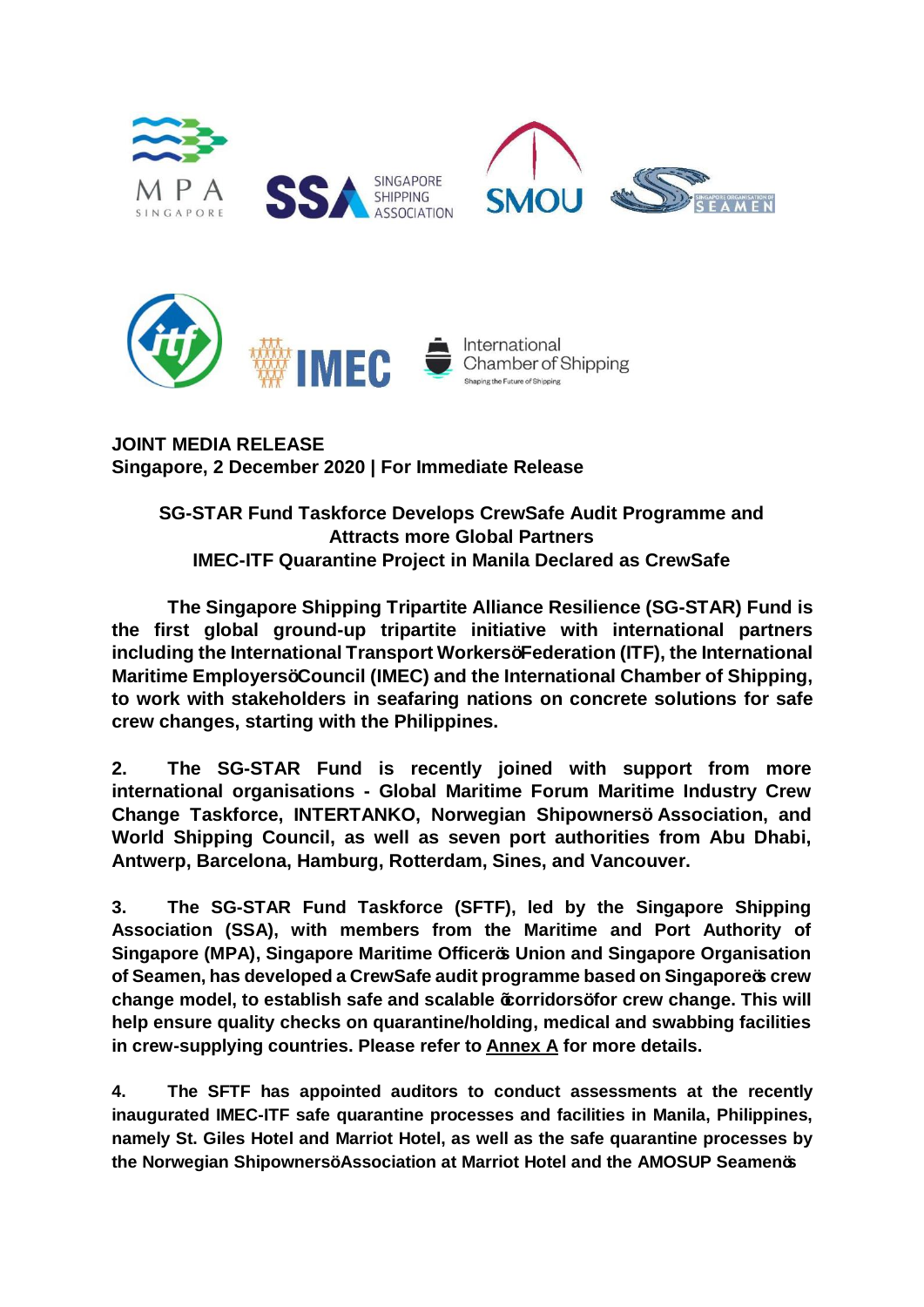**Hospital Molecular & PCR Laboratory. SFTF expressed satisfaction that these facilities fulfil the CrewSafe criteria, complying with the following Safe Management Measures, among other requirements. Please refer to Annex B for the listing of these four facilities.**

**5. SFTF is looking at further enhancements of the CrewSafe audit programme, which could include the use of electronic tamper-proof smart wearable devices while the crew are in quarantine, as well as secure document processing for onboarding crew.**

**6. Given the endorsement by the auditors, MPA will streamline application procedures for sign-on crew from these accredited facilities boarding ships in Singapore, in line with the objective of facilitating crew change in a safe and responsible manner.**

**7. "Singapore takes our responsibility to facilitate safe crew change seriously. We are pleased to work with our global tripartite partners to accelerate the development of practical solutions for crew change amid the pandemic. We are also pleased to have the support of ports from Abu Dhabi, Antwerp, Barcelona, Hamburg, Rotterdam, Sines, and Vancouver, as well as international maritime organisations such as the Global Maritime Forum Maritime Industry Crew Change Taskforce, INTERTANKO, Norwegian Shipowners' Association, and World Shipping Council to recognise the CrewSafe and other programmes by the SG-STAR Fund as a global initiative to facilitate safe crew change. We look forward to welcoming more like-minded partners to join us in this global alliance," said Ms Quah Ley Hoon, Chief Executive of MPA.**

**8. "The SFTF aims to have a gradual global recognition of the CrewSafe process that identifies the safe and secure facilities. Such acknowledgements by national governments and international organisations will ensure greater participation and bring a long-term solution to crew movement across national borders," said Mr Nitin Mathur, SSA Council Member and Chair of the SFTF.**

### **<End of release>**

# **About the Singapore Shipping Tripartite Alliance Resilience Fund**

**The Singapore Shipping Tripartite Alliance Resilience (SG-STAR) Fund is the first global ground-up tripartite initiative to bring like-minded international partners from the industry, unions and government to work with stakeholders in seafaring nations on concrete solutions for safe crew changes, such as initiatives on best practices for crew holding facilities and COVID-19 Polymerase Chain Reaction PCR Testing. It was first established by the Singapore Shipping Association (SSA), the Maritime and Port Authority of Singapore (MPA), Singapore Maritime Officer's Union (SMOU) and the Singapore Organisation of Seamen (SOS), and later joined by the International Transport Workers' Federation (ITF), the International Maritime Employers' Council (IMEC) and the International Chamber of Shipping (ICS). The SG-STAR Fund Taskforce, led by SSA with members from SMOU, SOS and MPA will lead various**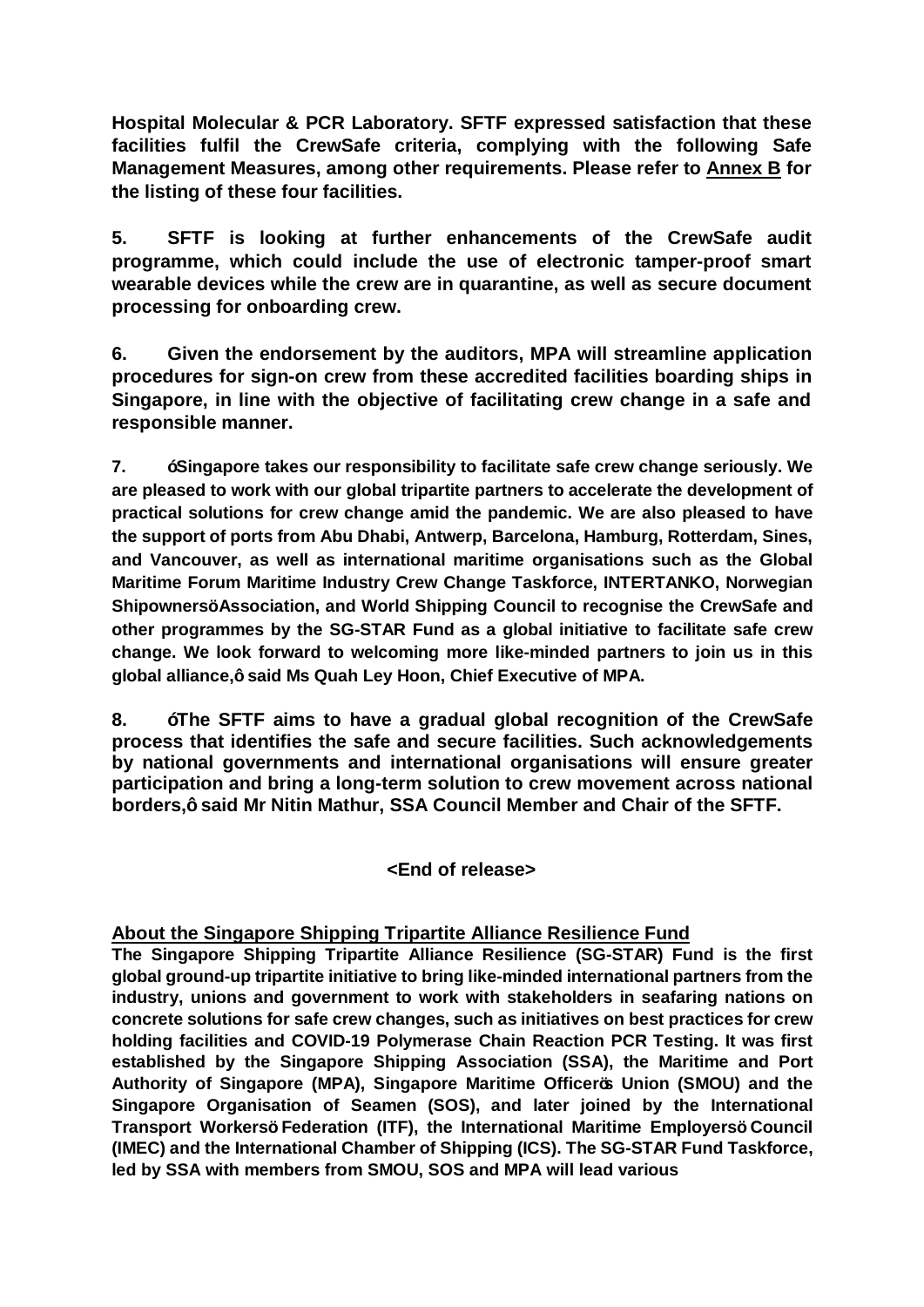**initiatives to achieve the goals of the SG-STAR Fund. The fund, based in Singapore, will be disbursed for use upstream in seafaring crew nations. We continue to welcome like-minded partners to join us in this global alliance.**

### **About the Maritime and Port Authority of Singapore (MPA)**

**The Maritime and Port Authority of Singapore (MPA) was established on 2 February 1996, with the mission to develop Singapore as a premier global hub port and international maritime centre (IMC), and to advance and safeguard Singapore's strategic maritime interests. MPA is the driving force behind Singapore's port and maritime development, taking on the roles of Port Authority, Port Regulator, Port Planner, IMC Champion, and National Maritime Representative. MPA partners the industry and other agencies to enhance safety, security and environmental protection in our port waters, facilitate port operations and growth, expand the cluster of maritime ancillary services, and promote maritime R&D and manpower development.**

### **About Singapore Shipping Association (SSA)**

**The Singapore Shipping Association (SSA) represents a wide spectrum of shipping companies and other businesses allied to the shipping industry. It is a national trade association formed in 1985 to serve and promote the interests of its members and to enhance the competitiveness of Singapore as an International Maritime Centre. The SSA is a trusted advisor and partner in the local and international shipping community and collaborates with relevant maritime stakeholders to protect the marine environment as well as promote freedom and safety at sea. Despite being a not-for-profit organisation SSA, on behalf of its members, strives to give back generously to the community through Corporate Social Responsibilities activities. Currently, the SSA represents over 460 member companies; comprising ship owners and operators, ship managers, ship agents and other ancillary companies such as shipbrokers, classification societies, marine insurers, bunker suppliers, maritime lawyers, shipping bankers and technology start-ups amongst others.**

### **About the Singapore Maritime OfficersEUnion (SMOU)**

**The Singapore Maritime Officers' Union was established in 1951 to safeguard the interest and well-being of seafaring officers. The primary role of the organisation is to promote good industrial relations between members and their employers, improve the working conditions of members in the maritime industry through the terms and conditions of collective bargaining agreements negotiated on behalf of members and signed with shipping companies which employ them and to advance the cultural, recreational and educational aspirations of its members.**

### **About the Singapore Organisation of Seamen (SOS)**

**The Singapore Organisation of Seamen (SOS) is a global maritime trade union commissioned by the National Trades Union Congress (NTUC) to promote positive industrial relations between seafarers and their employers, shipping companies. Since 1971, SOS has been representing ratings and helping them receive their dues through Collective Bargaining Agreements with shipping companies. SOS also works actively with tripartite partners to improve the working and living conditions of seafarers and helps members acquire and upgrade skills that meet the demands of the industry.**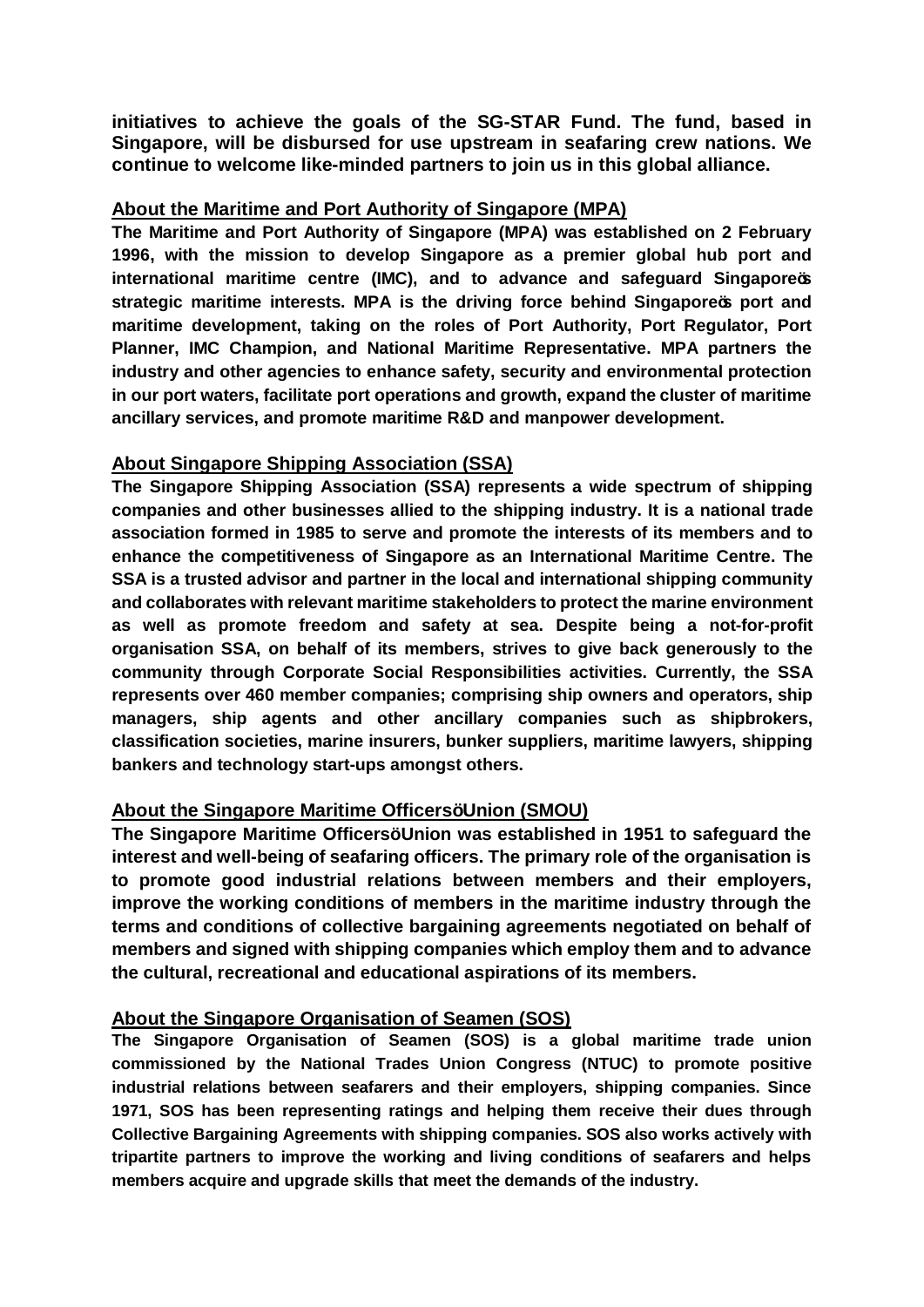**SOS is affiliated to the International Transport Workers' Federation (ITF) and the Nautilus Federation.**

# **About the International Transport WorkersEF** ederation (ITF)

**The International Transport Workers' Federation (ITF) is a democratic, affiliateled union federation recognised as the world's leading transport authority. We fight passionately to improve working lives; connecting trade unions from 147 countries to secure rights, equality and justice for their members. We are the voice for nearly 20 million working women and men in the transport industry across the world, including over a million seafarers.**

# **About the International Maritime Employers' Council (IMEC)**

**The International Maritime Employers' Council (IMEC) is the only international employers' organisation dedicated to maritime industrial relations. Established over fifty years ago, we operate from offices in Hampshire, UK and Manila in the Philippines and represent over 250 shipping companies located all over the world. IMEC is run by and exists for the benefit of its members, who enjoy exclusive privileges including the benefits of IBF agreements, access to funds to support the welfare and employment of seafarers and advice and guidance from the dedicated Secretariat team.**

**IMEC's Recruitment and Training Committee is engaged in career development programs for Officers, Ratings and Cadets. IMEC provides assistance to its members to maintain and upgrade training facilities. Working together with universities and global training providers, IMEC contributes to seafarers' training at all levels.**

# **About the International Chamber of Shipping (ICS)**

**International Chamber of Shipping (ICS) is the principal international trade association for merchant shipowners and operators, representing all sectors and trades and over 80% of the world merchant fleet.**

**For media queries, please contact:**

**Maritime and Port Authority of Singapore Serene Liu | serene\_liu@mpa.gov.sg| Phone: +65 9824 6525 |**

**Singapore Shipping Association Claire Lim | claire@ssa.org.sg| Phone: +65 6305 2277 |**

**Singapore Maritime OfficersEUnion Evelyn Lim | evelynlim@smou.org.sg| Phone: +65 6390 1659 |**

**Singapore Organisation of Seamen George Foo | george\_foo@seacare.com.sg| Phone: +65 6379 5670 |**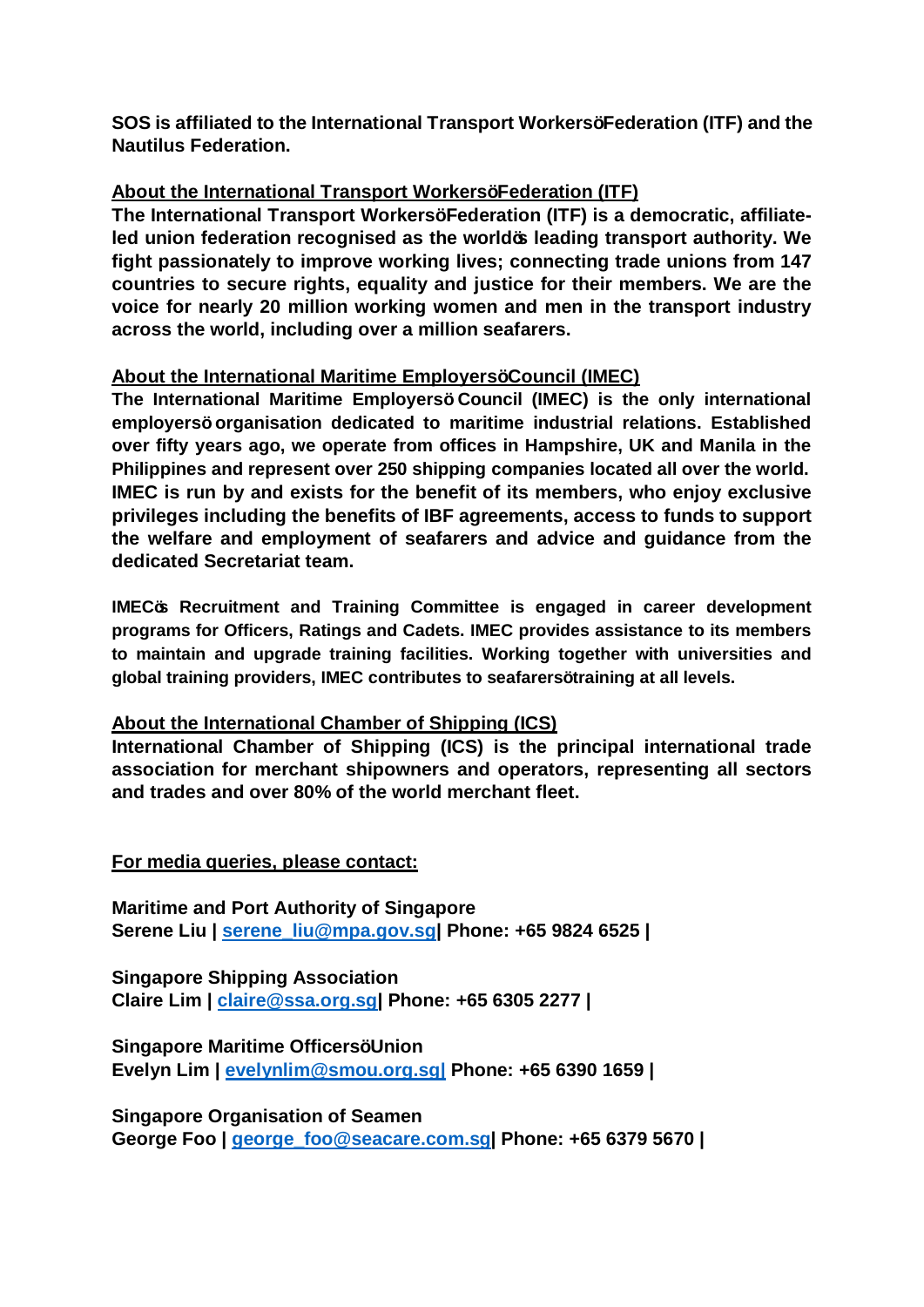**International Transport Workers' Federation (ITF) Rory Maccourt | mccourt\_rory@itf.org.uk | Phone: +44 20 7940 9282**

**International Maritime Employers' Council Ltd. Hilary Ho | hilary.ho@imec.org.uk | Phone: +44 (0)20 80174399**

**International Chamber of Shipping**

**Duncan Bray | ics@woodrowcommunications.com | Phone in UK Office Hours: +44 (0) 7972 224445 | Phone out of Office Hours: + +44 (0) 2086 388753**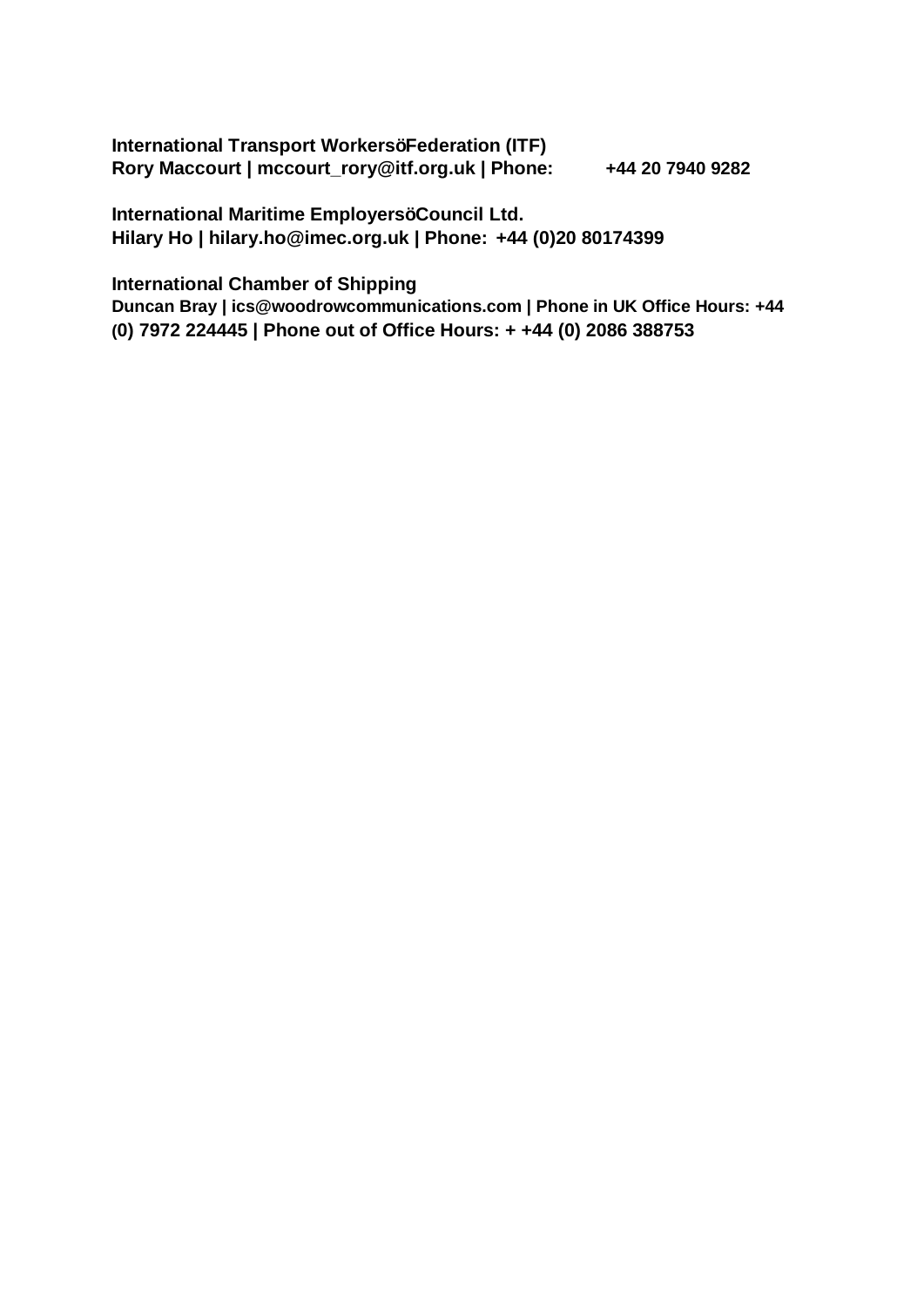# **CrewSafe Audit Programme**

**The CrewSafe audit programme is similar to a quality system audit, based on the 'Plan-Do-Check-Act' methodology whereby facility operators will need to ensure that the processes and hygiene practices at quarantine/holding and medical/testing facilities shall be held to a standard to afford a certain level of assurance to all stakeholders via:**

**i. Enhanced check-in/check-out procedures, baggage management and isolation of the group-check in of seafarers.**

**ii. Enhanced house-keeping procedures for laundry, waste-handling, cleaning of rooms and common areas after crew's departure.**

**iii. Catering procedures and delivery of meals to seafarers.**

**iv. Procedures for the extraction of suspected/infected/confirmed cases in infection from hotel premises.**

**v. Procedures for the transfer of seafarers to air/sea port.**